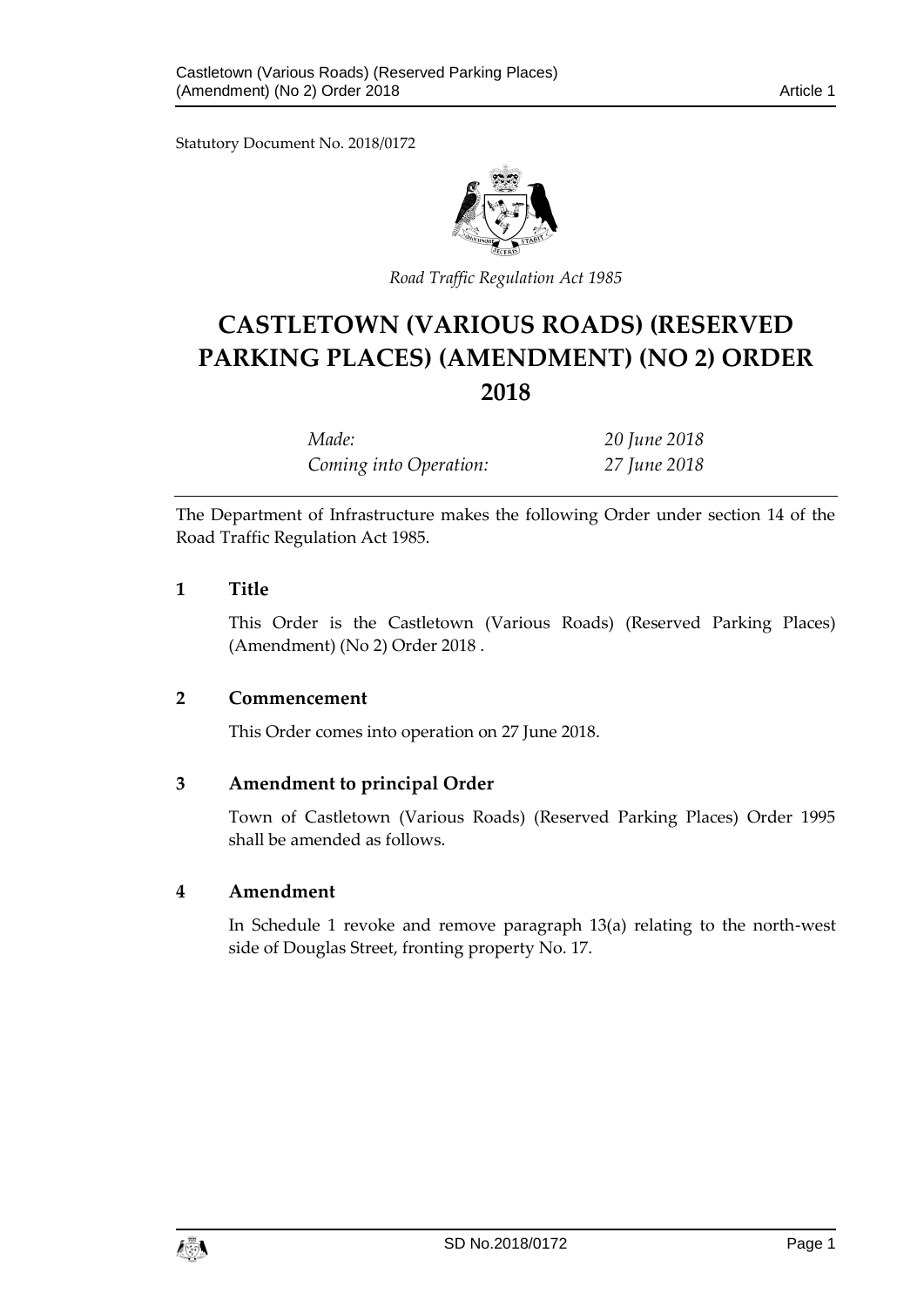Signed by authority of the Minister for Infrastructure

**MADE 20 JUNE 2018**

# **KEVIN ALMOND**

*Highway Services*